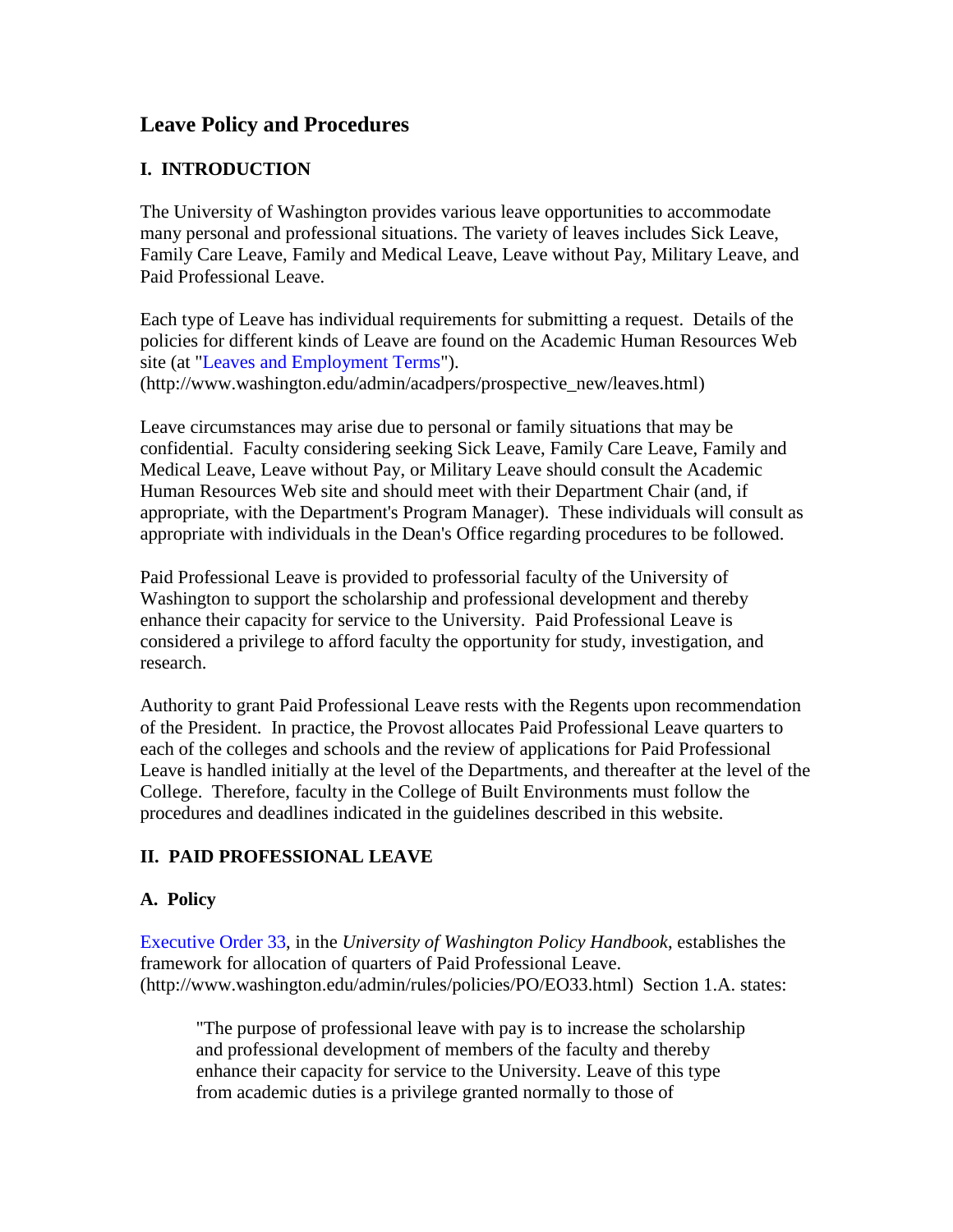professorial rank to afford them the opportunity for study, investigation, and research."

This statement underlies the evaluation and review procedures conducted within the College of Built Environments when faculty members apply for Paid Professional Leave. In particular, the purpose of Paid Professional Leave is to "increase the scholarship and professional development" of faculty, and to undertake "study, investigation, and research." The emphasis is clearly on research and investigation. Routine expectations of faculty such regular enhancements to courses are not, by themselves, the purpose of Paid Professional Leave. Paid Professional Leave is to be used for research and scholarly investigation. A by-product of the research and investigation may be course enhancements, but the primary goal should be one that is focused on research, creative achievement and/or significant professional development.

# **B. General Framework -- Provost/Academic Human Resources**

The general framework for administration of Paid Professional Leave within the University of Washington has been established by Academic Human Resources. The Academic Human Resources website includes a summary of key details regarding [Paid](http://www.washington.edu/admin/acadpers/faculty/paidprof_leave.html)  [Professional Leave.](http://www.washington.edu/admin/acadpers/faculty/paidprof_leave.html)

(http://www.washington.edu/admin/acadpers/faculty/paidprof\_leave.html)

#### 1. Salary Support

The University of Washington typically provides salary support for the period of the leave as follows:

One year - Two-thirds salary (67%) for a leave of three quarters (or four quarters if the applicant's basic appointment is annual, 12 months); Three-fourths salary (75%) for a leave of two quarters; or Full salary (100%) for a leave of one quarter.

If a faculty member secures outside grant support, to be paid during the leave period, which is designated for salary purposes, such funds may be applied to increase the faculty member's remuneration for the period of the leave to full salary, and thereafter to reduce the University contribution. (For the very limited exceptions to this policy, see: Executive Order 33, Section 2, Subsection E.)

Faculty on paid Professional Leave are not allowed to accept remunerative employment during the period of the leave except where the purpose of the leave is for professional practice or experience which cannot be obtained otherwise. Supplemental grants and/or fellowships may be received as long as the grant or fellowship does not involve duties or obligations that hinder the pursuit of the purpose for which the Paid Professional Leave has been granted.

2. Eligibility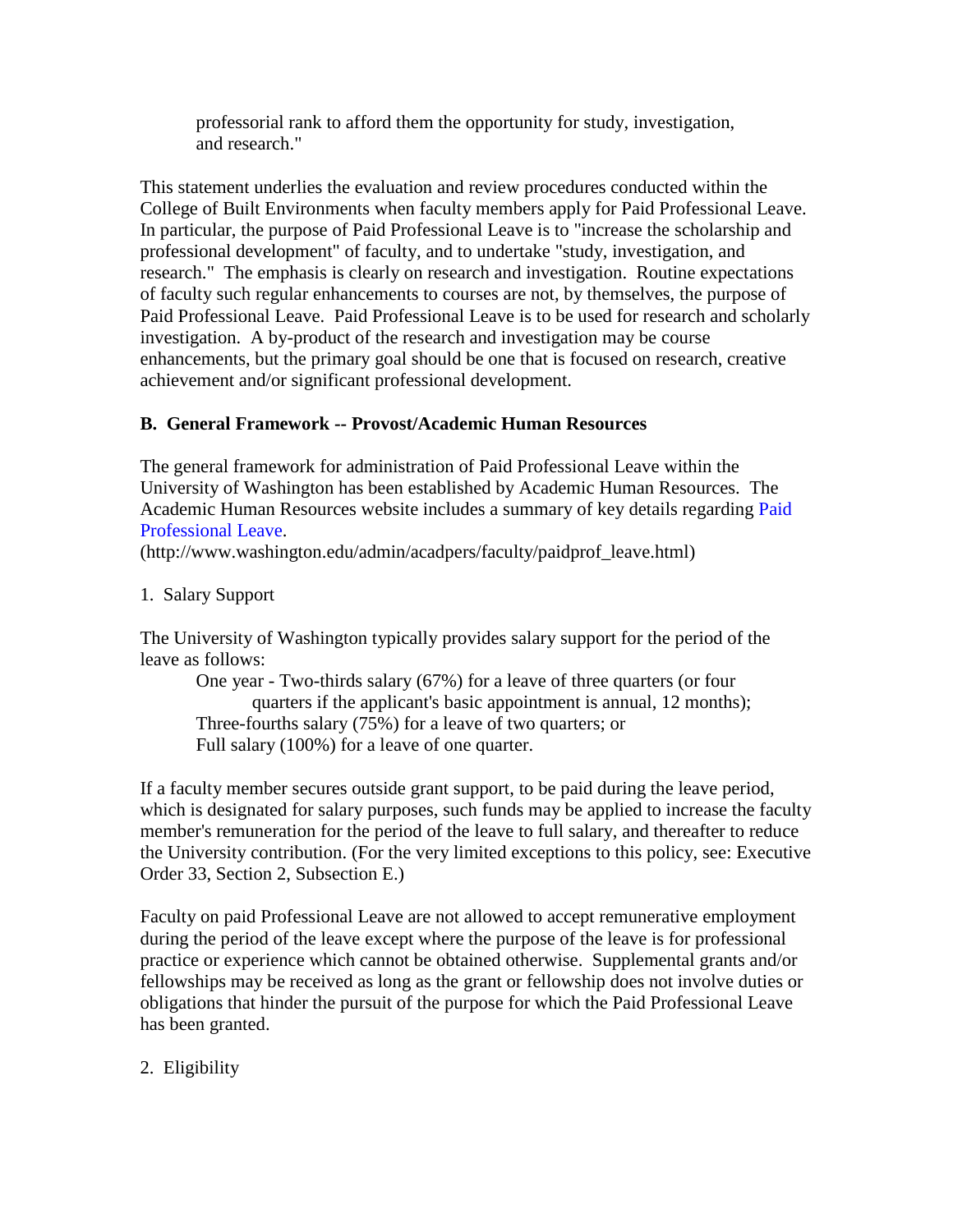A faculty member is eligible for a professional leave in their seventh (7th) year of service at the University or in the seventh (7th) year after return from a previous Paid Professional Leave. Assistant Professors are not eligible for Paid Professional Leave until they have been reviewed and approved for tenure/promotion.

#### 3. Obligation

A faculty member must return to the University and work for the University for a period of one year following completion of the Paid Professional Leave. Failure to comply with this requirement will obligate the faculty member to repay the University any remuneration received from the University during the period of the Paid Professional Leave.

#### **C. College of Built Environments Schedule and Procedures**

The Academic Human Resources website suggests that a faculty member may apply for proposed Paid Professional Leave nine months in advance of the quarter when the proposed leave will begin. However, the Provost allocates quarters of Paid Professional Leave to the College of Built Environments annually at the beginning of Fall Quarter. Because the number of quarters allocated to the College of Built Environments will often be exceeded by the number of requests from CBE faculty, quarters of Paid Professional Leave are typically all allocated in Fall Quarter. Therefore, allocation of quarters of Paid Professional Leave within the College of Built Environments is governed by an annual calendar beginning no later than the beginning of Fall Quarter of the academic year prior to the year in which the applicant wishes to receive Paid Professional Leave. Dates and deadlines are as follows:

**Late September to early October:** Provost/Academic Human Resources notifies College of Built Environments Dean's Office of number of quarters of Paid Professional Leave to be available in the academic year beginning in late September the following Academic Year. At the next CBE Executive Committee meeting, the Dean may inform the Department Chairs of the number of quarters allocated to the College.

**October 1 to end of October:** Faculty in the College of Built Environments who wish to apply for Paid Professional Leave for the following academic year are encouraged to discuss the proposed Leave with their Department Chair. Discussions may address the faculty member's research, scholarship and/or professional development plans, possible schedule of Leave, who might teach the faculty member's courses should the faculty member receive quarters of Leave, and similar topics. Although it is not required that faculty members discuss plans to apply for Paid Professional Leave with the Department Chair, it is strongly encouraged.

**November 1:** Faculty members must submit two copies of complete Paid Professional Leave applications to their Department Chairs no later than November 1. A complete Paid Professional Leave application includes a completed cover sheet (form available at Academic Human Resources web site), a detailed letter of application, supplemental information (such as supporting letters), and a complete c.v.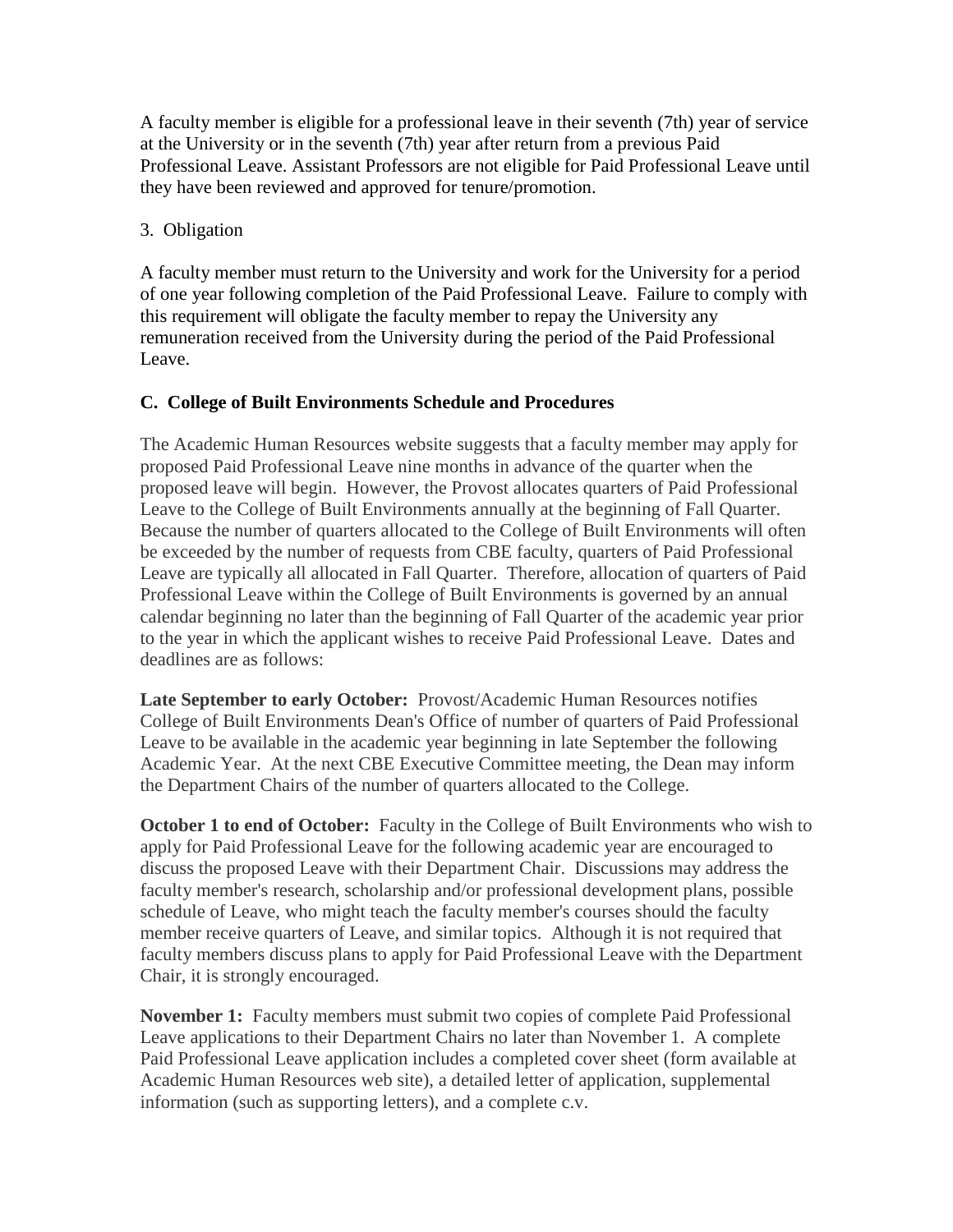**November 1 to November 15:** Each Department Chair reviews and prioritizes applications for Paid Professional Leave from faculty members in his/her department. The Department Chair prepares a letter to the Dean providing an evaluation and prioritization of the applications for Paid Professional Leave from faculty in the Department. The letter should summarize each proposal, evaluate its merits and evaluate the likelihood of the faculty member actually completing the proposed research and/or professional development project(s), and clearly state how the proposed project(s) will benefit the Department, College and University. When a Department Chair transmits multiple applications, the Chair must prioritize the applications.

**November 15:** Department Chairs submit two copies of the Paid Professional Leave applications from faculty in the Department along with Chair's evaluation and recommendation letter.

**November 15 to December 15:** The Dean reviews the applications for Paid Professional Leave and the letters of evaluation/recommendation from the Department Chairs. The Dean decides the final allocation of Paid Professional Leave quarters for the College of Built Environments.

**December 15:** The Dean must submit the approved requests for Paid Professional Leave to the Provost/Academic Human Resources on or before December 15. The Provost/AHR conveys the recommendations to the President for administrative action.

# **D. Application for Paid Professional Leave: Faculty Responsibility**

1. Application Form (Cover Sheet)

Faculty members applying for Paid Professional Leave must complete and submit the [Application Form](http://www.washington.edu/admin/acadpers/forms/paid_professional_leave102711.pdf) found at the Academic Human Resources web site. (http://www.washington.edu/admin/acadpers/forms/paid\_professional\_leave102711.pdf) There is no need to include the Instruction Page in the submittal.

Lines 1-20 of the Application Form must be completed by the faculty member. Once lines 1-20 are complete, the faculty member must read the "Commitment Agreement" (the agreement to return to the UW after the Paid Professional Leave) and sign the form.

2. Application Letter

The faculty member must prepare a detailed application letter requesting Paid Professional Leave. Because this letter will be the primary basis on which Department Chairs will prioritize requests and will be the primary basis on which the Dean will recommend the allocation of quarters of Leave, the letter must be complete and detailed.

The letter of application should include the following information. (Faculty members may use sub-heads to clarify the organization of the letter and to show that all information has been provided.)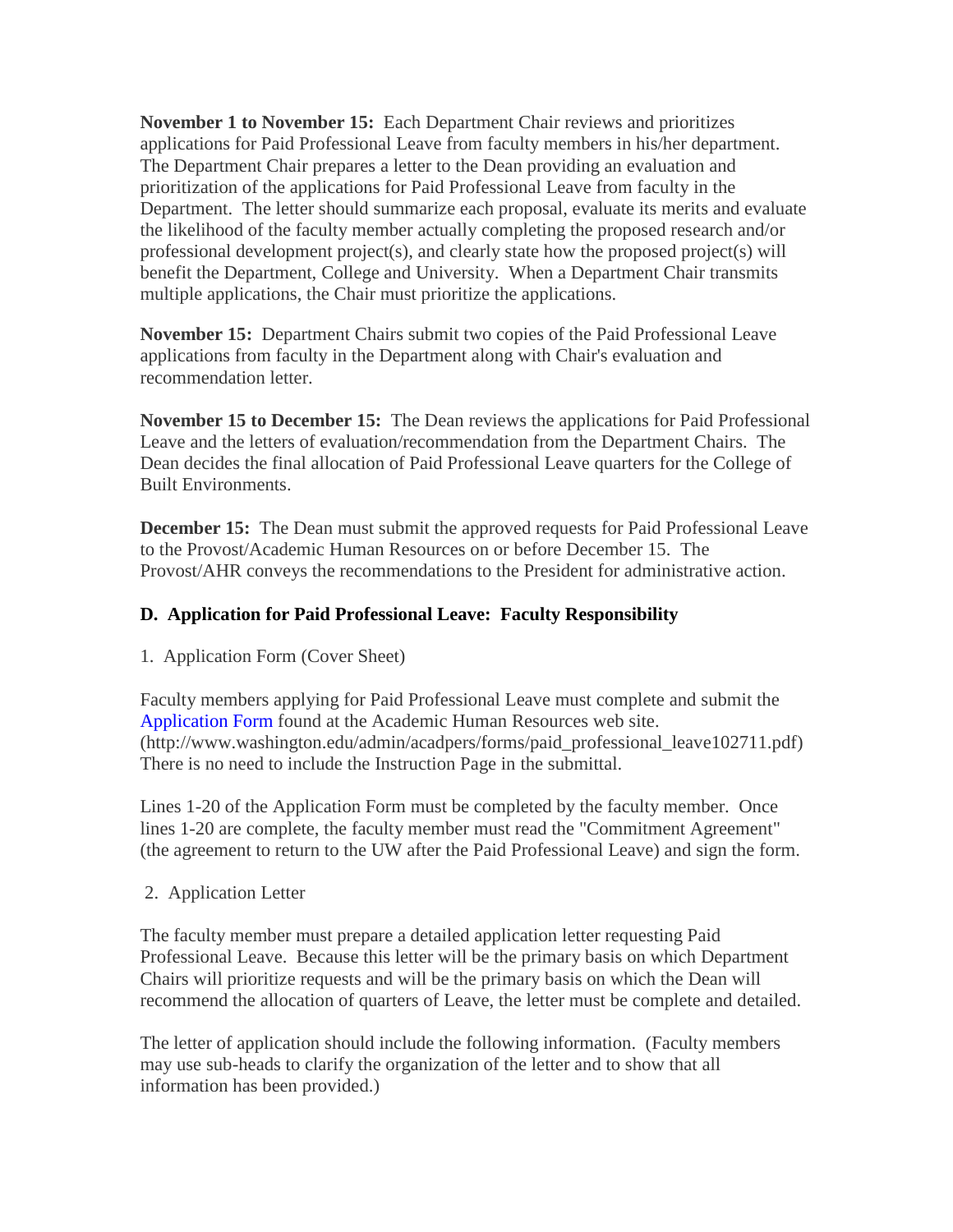a. Purpose of leave: The applicant must provide a detailed statement of the applicant's plans for utilizing the time requested. The following items will likely be included:

--Description of project(s) including scholarly/research/professional basis; methodology; preliminary work already completed; schedule;

--Work products anticipated including research results, professional projects, publications, other plans for dissemination of results;

--Schedule of work anticipated; if part of a larger or on-going project, also include overall project schedule;

--Benefits to applicant; to Department/College/University; to profession or discipline; to community.

b. Individuals, Institutions, Foundations providing support:

--Identify individuals who may be collaborators, or who will be providing information or support to the applicant's project(s);

--Identify libraries, museums, centers, institutes, laboratories, or other locations or organizations were the applicant may spend time pursuing research or professional development during the leave;

--Identify foundations or institutions, if any, with which the applicant expects to be affiliated during the leave

--Outline/describe special resources available for the proposed work;

--Identify the source and amount of any supplementary grants, fellowships or salary support anticipated during the leave period;

---Identify any similar kinds of support or affiliations expected during the leave.

c. Plans for dissemination of results: The applicant should describe anticipated work products or means to be used to disseminate research results.

3. Curriculum Vita

The applicant must submit a complete copy of the applicant's c.v.

4. Supporting Letters (Optional)

The applicant may submit copies of supporting letters or informational letters from any of the individuals or institutions listed under item 2.b. (Optional)

If the applicant so desires, he/she may submit supporting letters (recommendation letters) from faculty members of the rank of associate or full professor, or from any other appropriate individuals not necessarily associated with the University. (Optional)

#### **E. Application for Paid Professional Leave: Department Chair Responsibility**

Upon receipt of one or more application(s) for professional leave, the Department Chair prepares either a statement of recommendation approving the leave and stating the merits of the applicant's program, his/her ability to accomplish it successfully, and the benefits